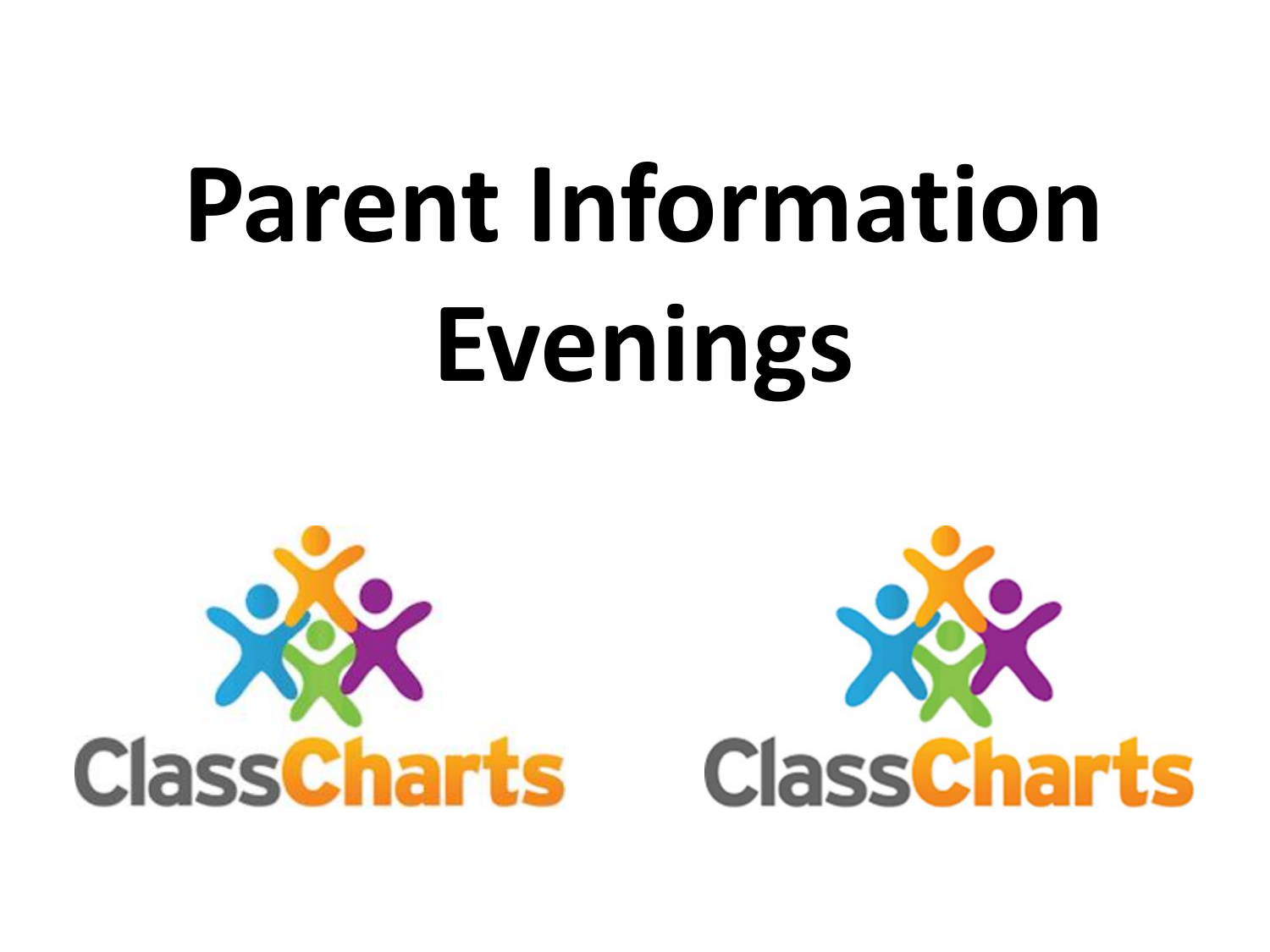## **What is Class Charts?**

- Class Charts is a school management software system for teachers, students and parents
- It is currently used in over 1000 secondary schools nationally and has been highly recommended by many outstanding schools in our local area
	- It allows staff, students and parents to keep in touch and communicate better



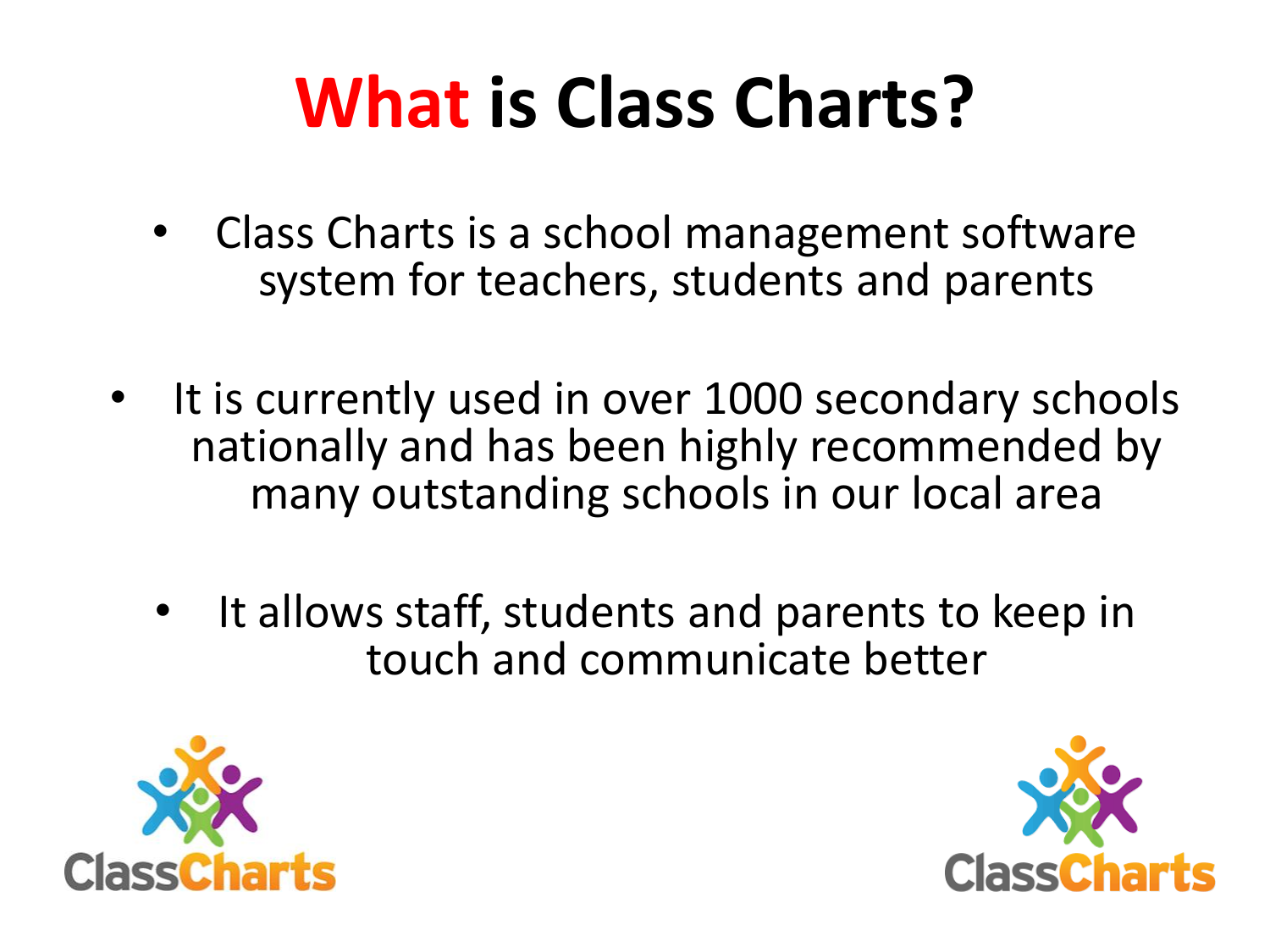### **Why introduce Class Charts?**

- **Class Charts improves efficiency and consistency**  Planners are under/poorly used by many teachers/students/parents in terms of rewards and quality of recording homework (particularly higher up the school)
	- **Class Charts improves home/school communication**  parents will know what students are rewarded for, can be notified of any detentions and will have detailed descriptions of homework
	- **Class Charts supports learning**  Smart seating plan functionality for teachers
- **Class Charts saves money/the environment**  Major savings in terms of cost and the environment (no planners/planner sheets)
	- **Class Charts works**  Feedback indicates high levels of student, staff and parental satisfaction

Teacher - 'the easiest and most effective bit of technology we have ever introduced' Student - 'it really helps me keep on top of my learning'

Parent - 'for the first time ever I know what my son should be doing at home and when it needs to be done. It's also great to have more information about the rewards he is getting.'



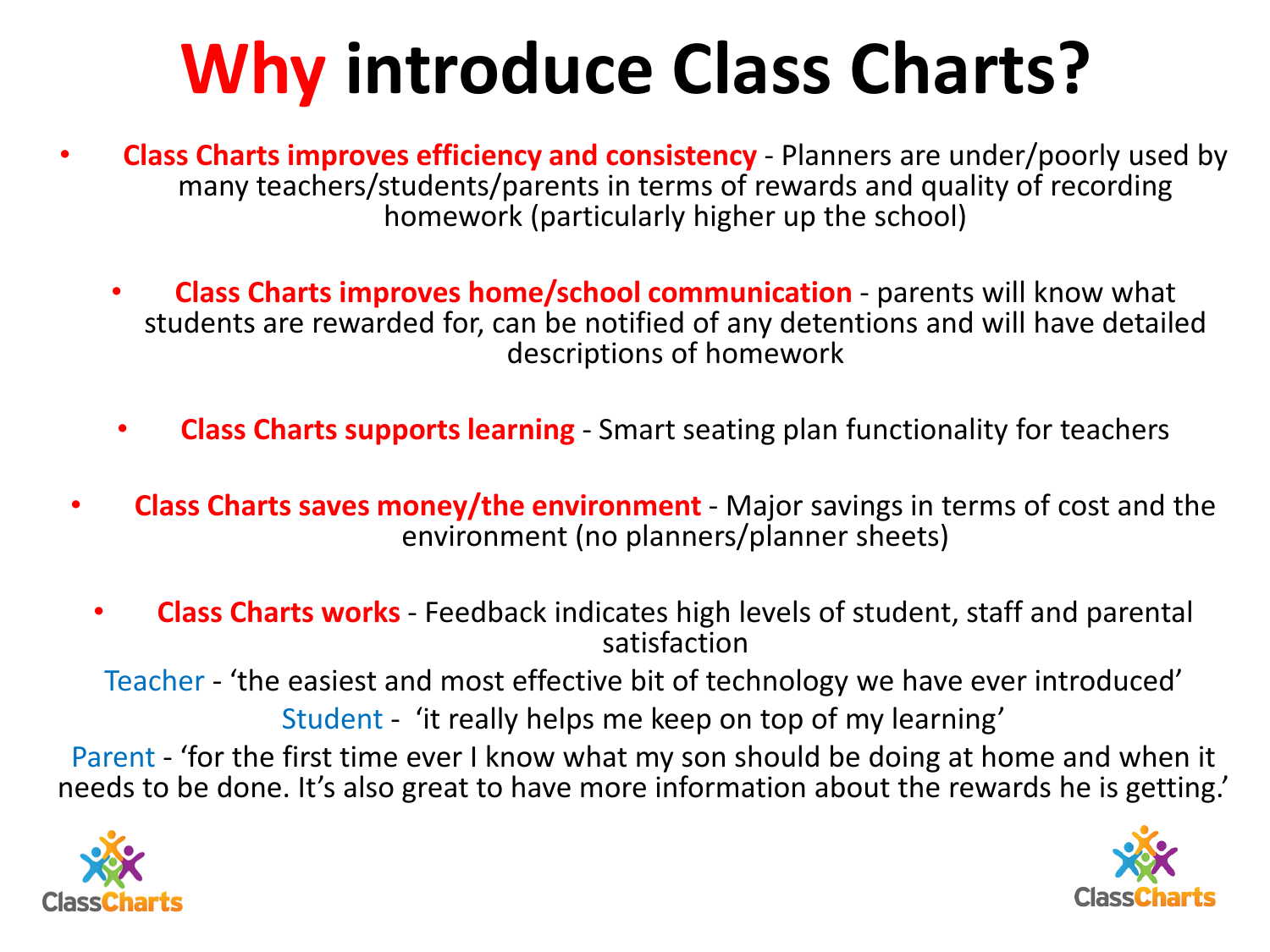# **How do you use Class Charts?**

- There are two main ways that both parents and students can use Class Charts.
	- Easiest and most convenient way is an App on either Android or Apple phones
	- The second method is to login through [www.classcharts.com](http://www.classcharts.com/)
- All reward points, BFL points, homework and some attendance

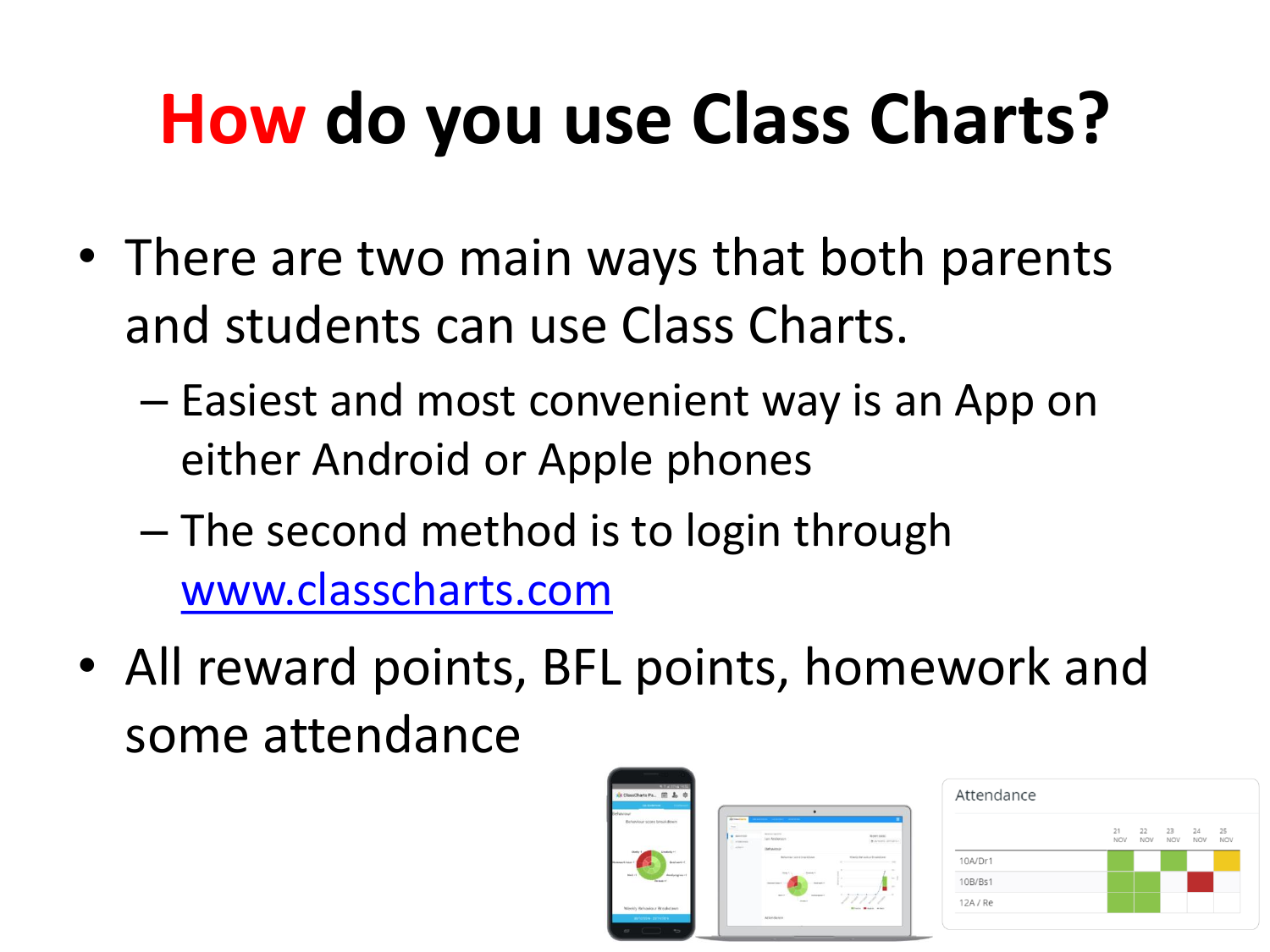### **BfL – Rewards**





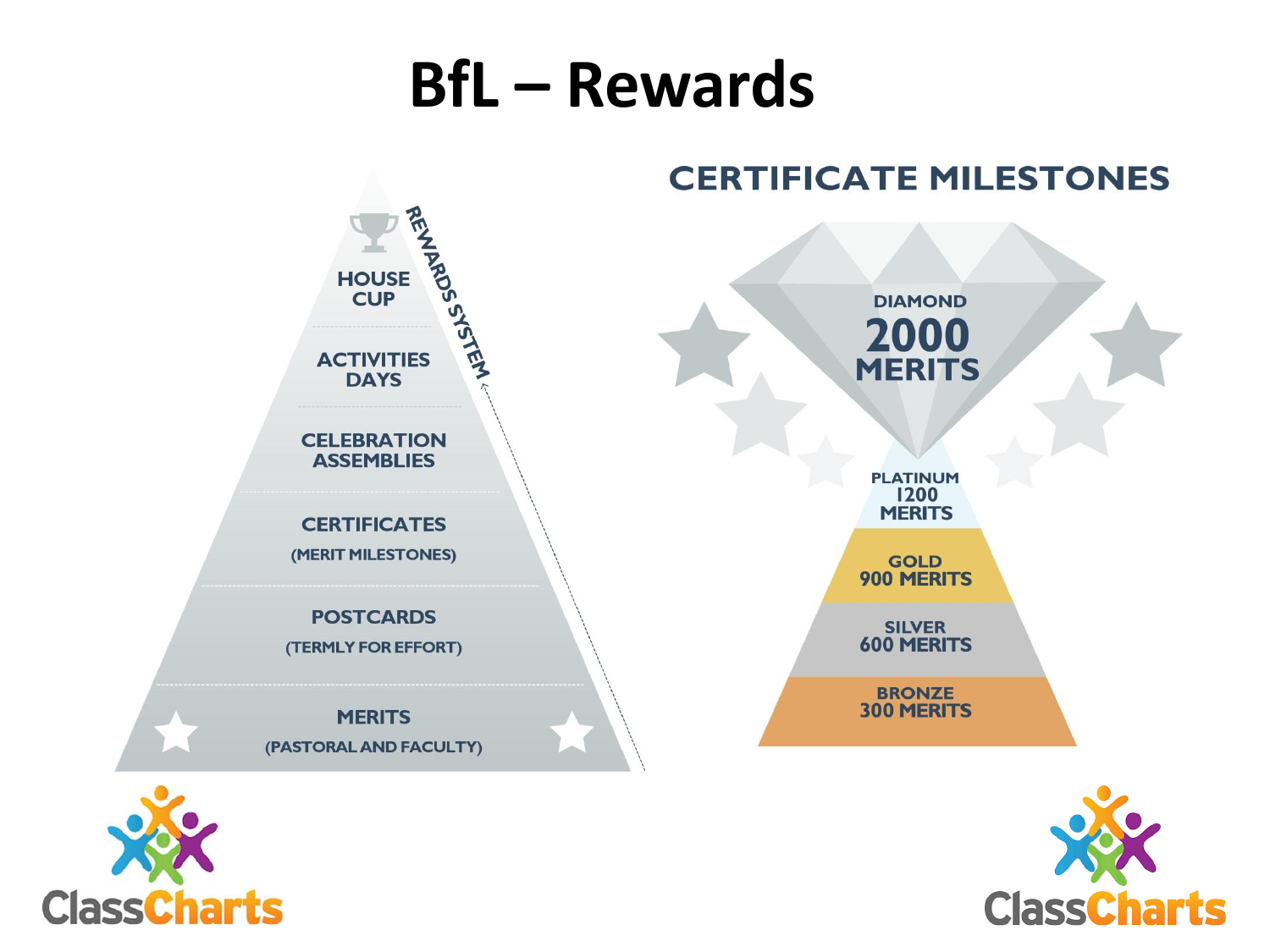### **BfL – Consequences**



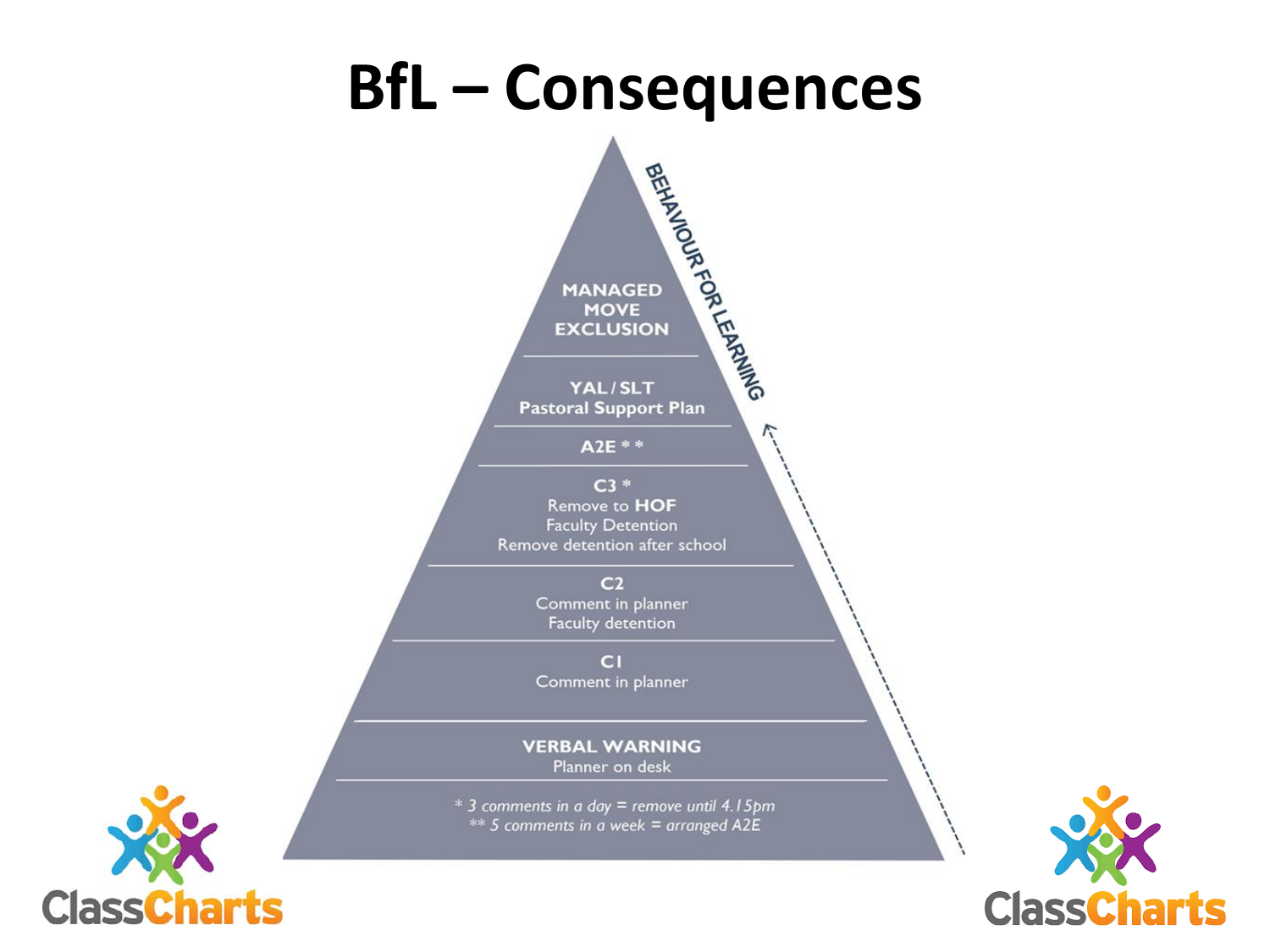### **Class Charts Rewards**



#### Reward points range from 1 to 6 points



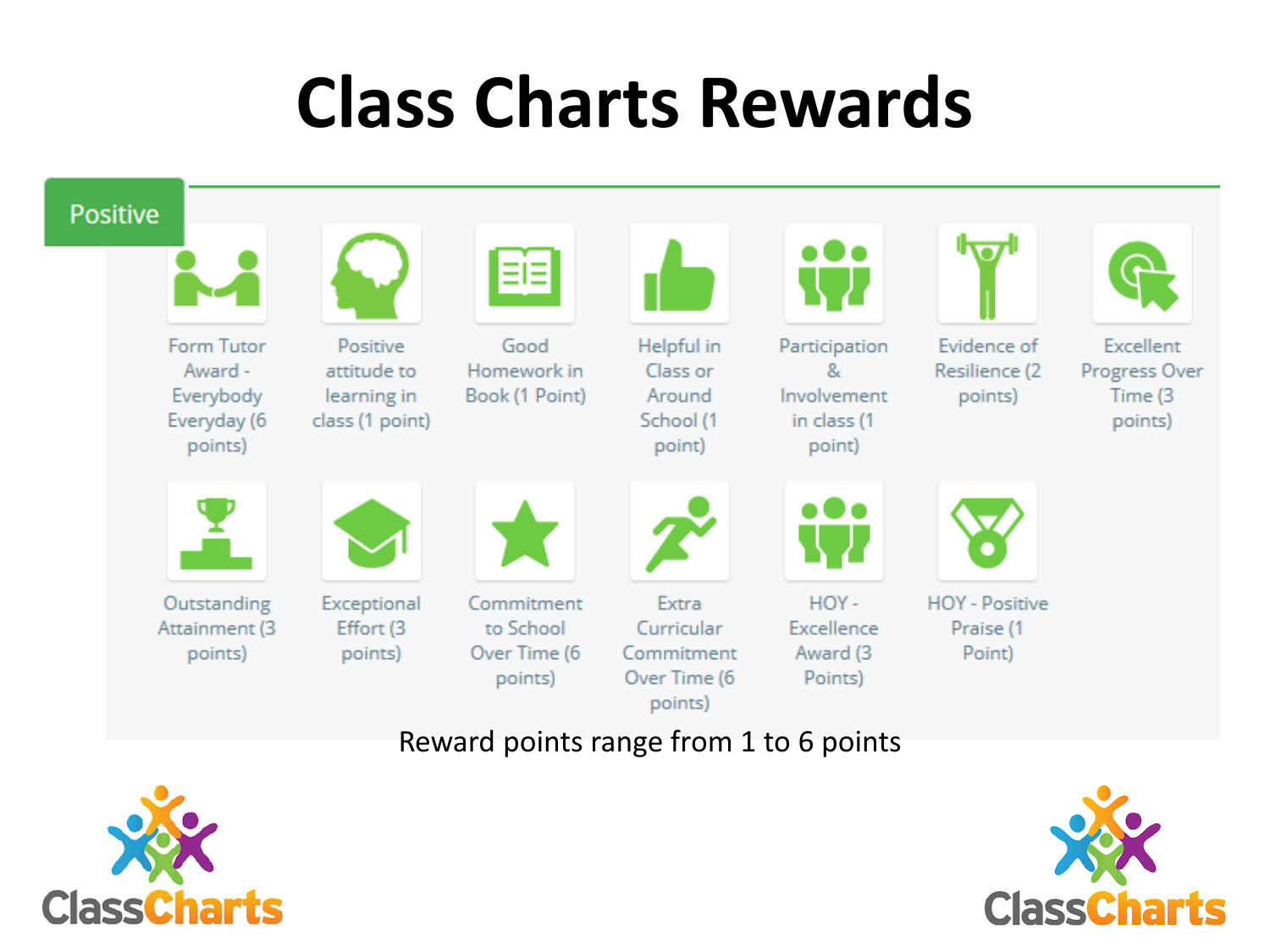### **Class Charts Consequences**

← C1 - After Verbal Warning (no detention at this point)



#### $C1 = 1$  Point





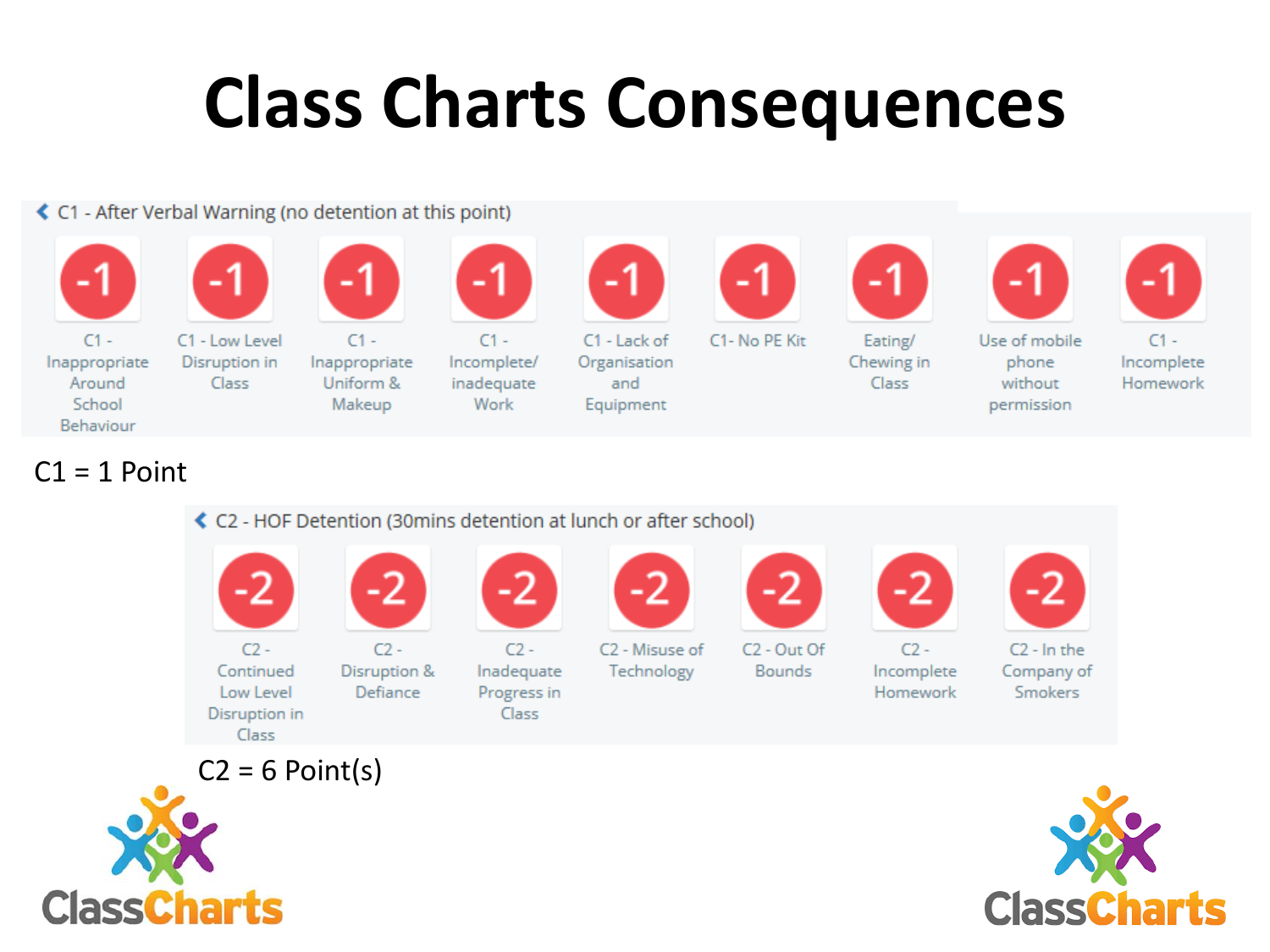# **Class Charts Consequences (cont)**

♦ C3 - Remove to HOF (SLT or Remove detention with AZM issued for next available slot) depending on na

| -3                                                                                  |                                        |                                                           | -3                                 | -3                            |                                             |                                         |
|-------------------------------------------------------------------------------------|----------------------------------------|-----------------------------------------------------------|------------------------------------|-------------------------------|---------------------------------------------|-----------------------------------------|
| $C3 -$<br>Possession of<br>Banned /<br><b>Illegal</b> Items<br>(Please)<br>Specify) | $C3 -$<br>Persistant<br>Defiance       | $C3 -$<br>Aggressive<br>Behaviour<br>(Please)<br>Specify) | C3 - Bullying<br>(General)         | C3 - Bullying<br>(Homophobic) | C3 - Bullying<br>(Sexist)                   | C3 - Bullying<br>(Racist)               |
|                                                                                     |                                        |                                                           | -3                                 | -3                            |                                             | $\mathbf{B}$                            |
| C <sub>3</sub> - Sexual<br><b>Misconduct</b>                                        | C3 - Abuse /<br>Damage to<br>Equipment | $C3 -$<br>Dangerous<br><b>Reckless</b><br>Behaviour       | C <sub>3</sub> - Removal<br>to HOF | C <sub>3</sub> - Truancy      | $C3 -$<br>Vandalism<br>(Please)<br>Specify) | C3 - Verbal<br>Abuse to Staff<br>Member |
| $C3 = 12$ Point(s)                                                                  |                                        |                                                           |                                    |                               |                                             |                                         |

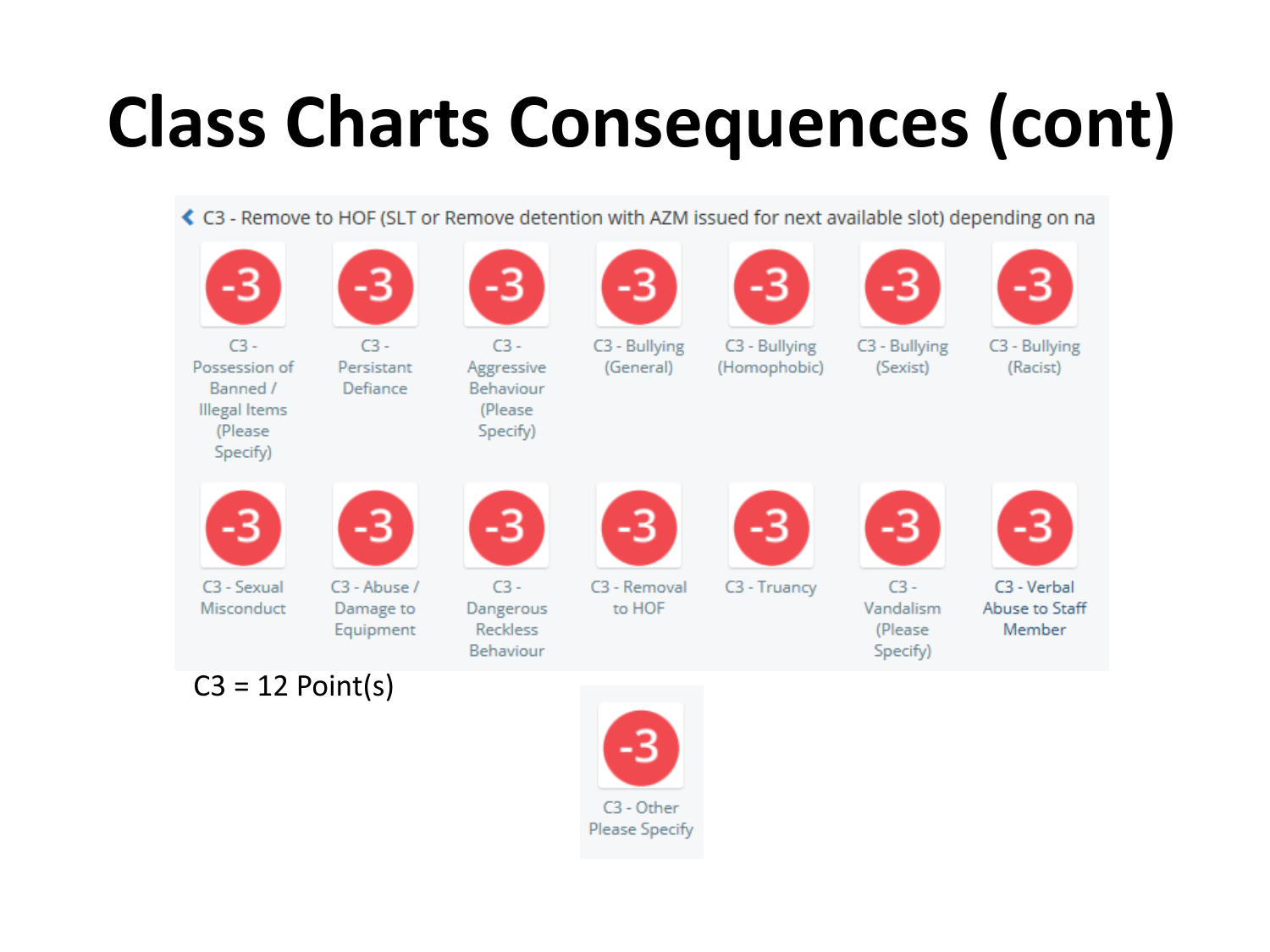### Points as a school - 1<sup>st</sup> October 2018

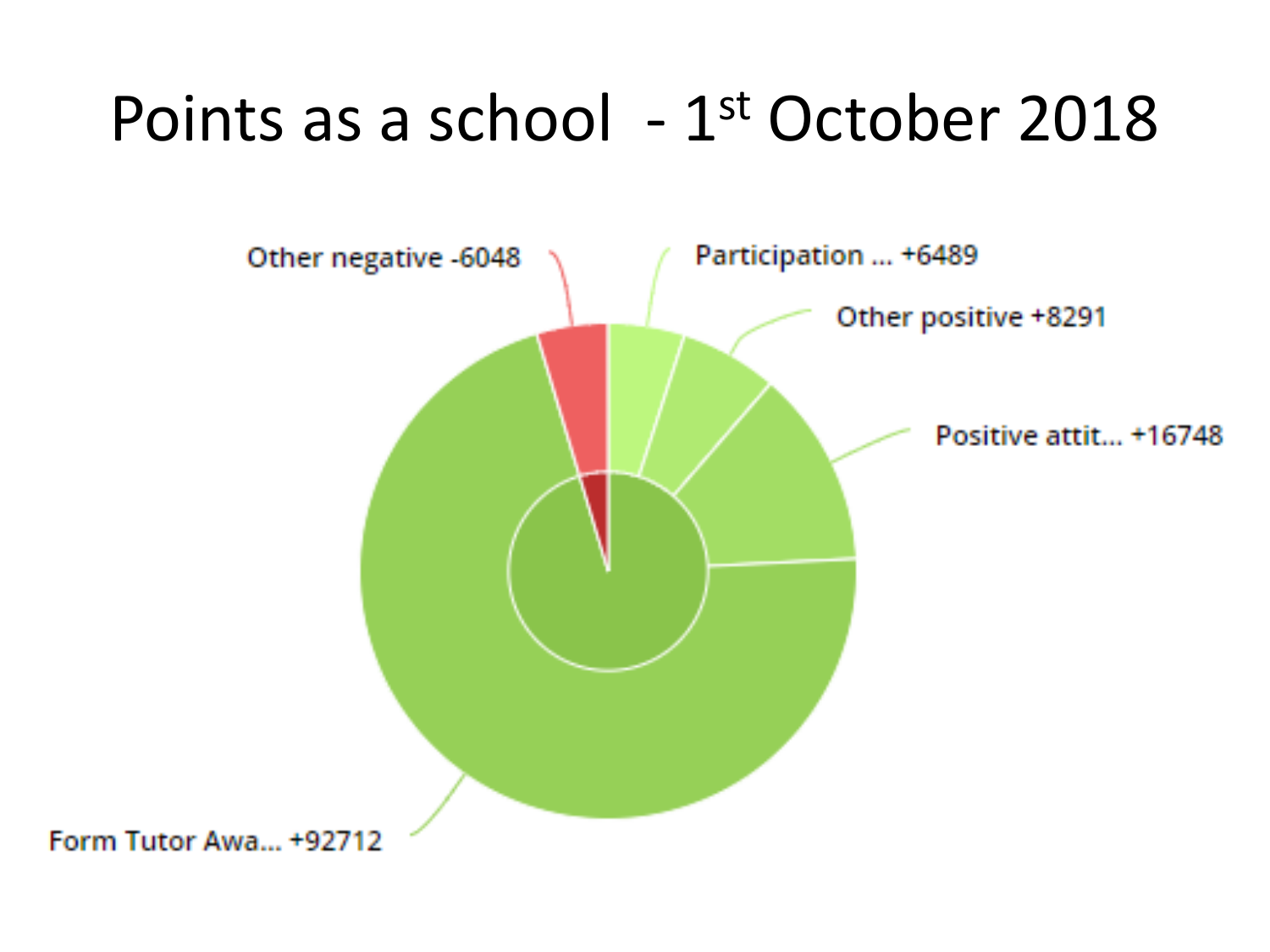## **Class Charts student profile graph**

#### Behaviour





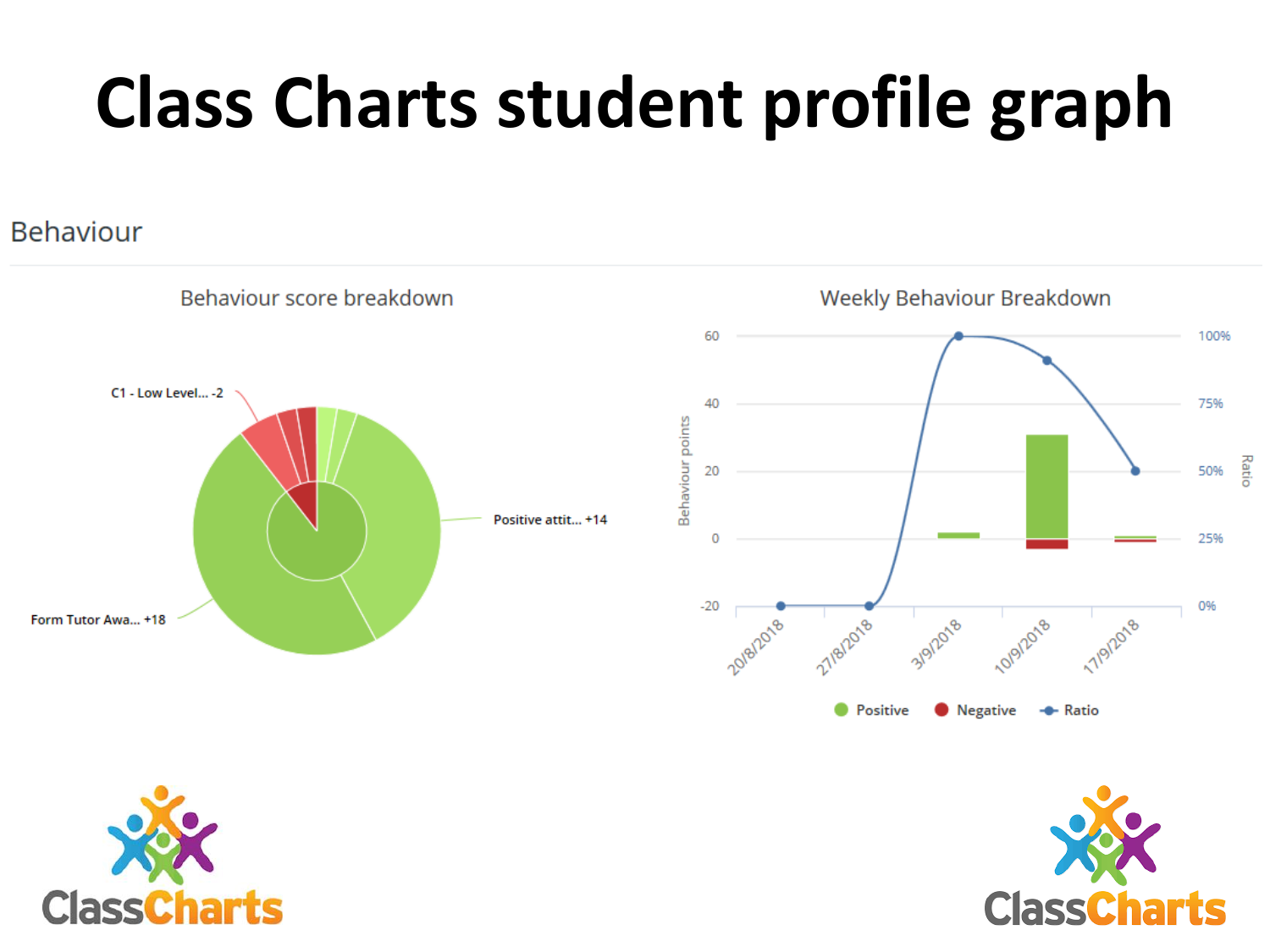## **Class Charts Detentions**

All detentions, instead of being in the planner, will now be on the ClassCharts App or website (depending on which you choose to use)

They will show you the detentions in 3 ways:

- Today's detentions
- Future detentions
- Previous detentions

It's really easy to check where detentions are and what date they are on!





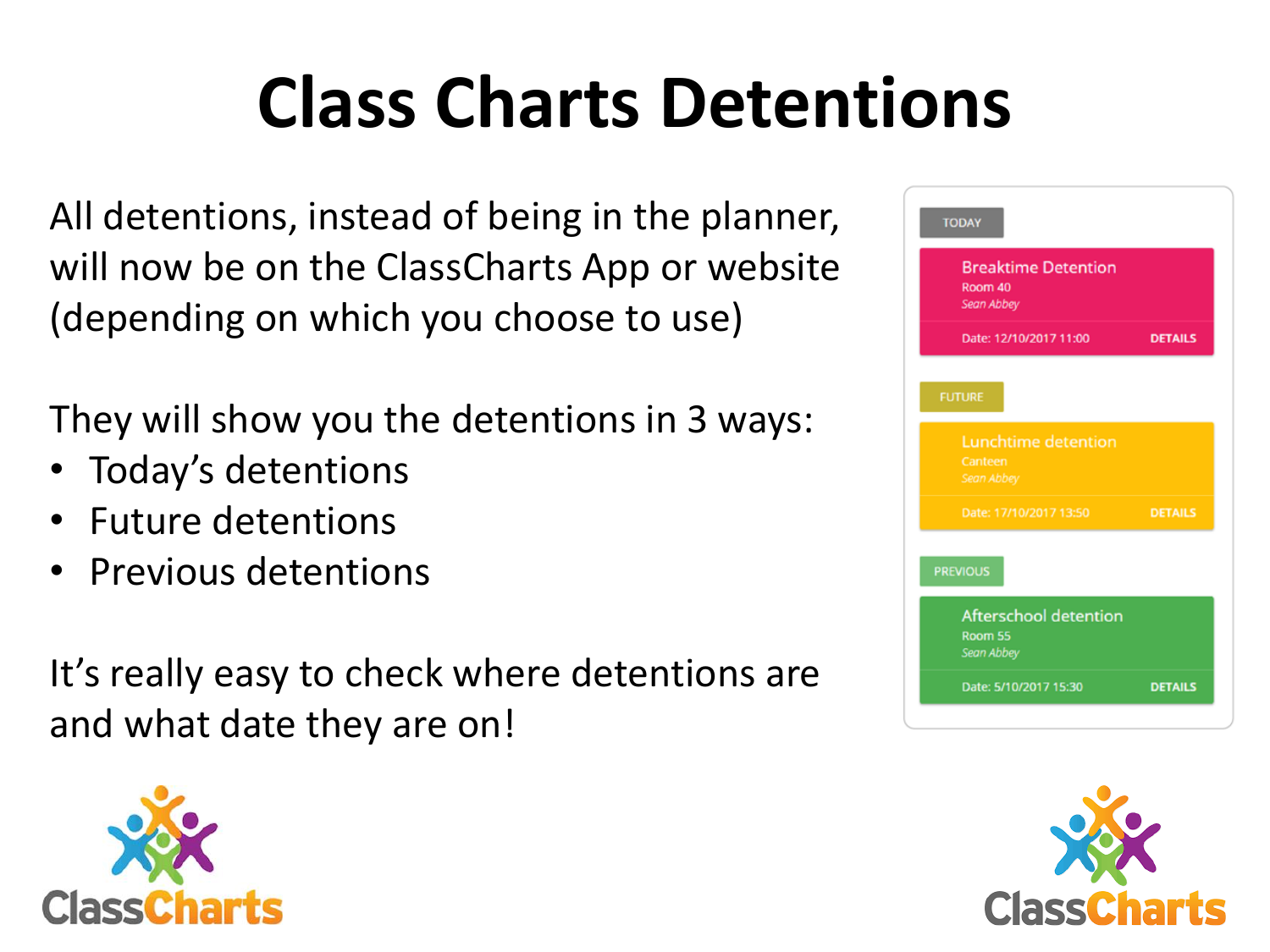## **Class Charts homework**

#### **Launching soon!**

Homework will be sent to you via the app or you can login through the ClassCharts website

Homework together with date set and due and any resources will appear in your homework section on the app or website.

This means that you have all the resources you need to complete your homework right in one place.